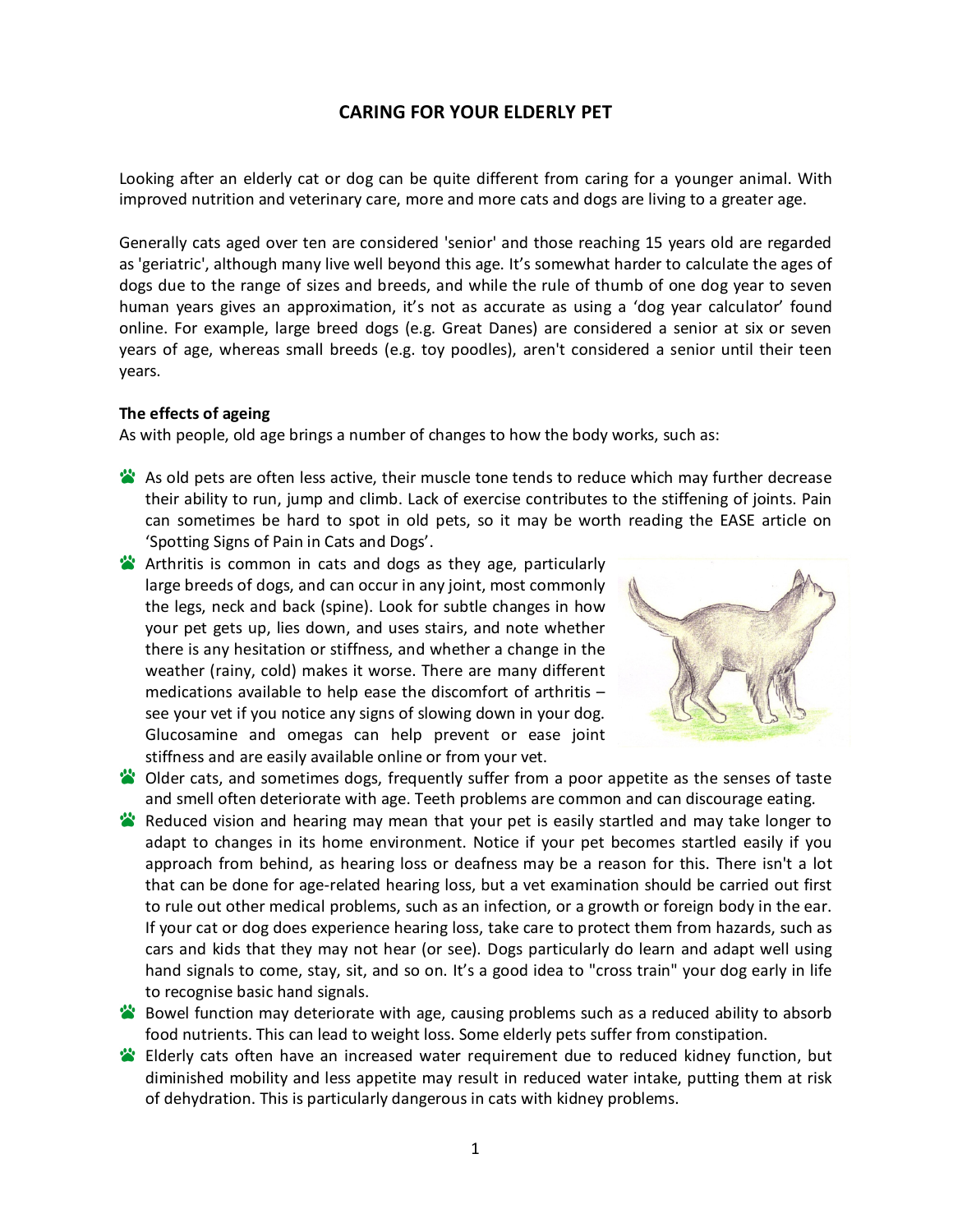- With increasing age the immune system can become less efficient, leading to greater susceptibility to infection.
- Older pets may tend to sleep less heavily but more frequently.
- Old pets often have poor coats which may make them less resistant to the cold and wet.
- As they age, a dog's eyes often show a bluish transparent 'haze' in the pupil area. This is a normal effect of aging, and the medical term for it is lenticular sclerosis; the dog's vision does not appear to be affected.
- A mild loss of muscle mass, especially on the hind legs, may be seen with old age. Some muscle atrophy, notably on the head and the belly muscles, can signify diseases such as masticatory myositis and Cushing's Disease, so be sure to have your vet check this out if any muscle loss is noted.

## **Preventive health care**

Regular health checks become more important when pets become elderly. Some veterinary surgeries have clinics for older cats specifically for this purpose (often called 'geriatric' clinics) where a thorough clinical examination can be performed, checking for teeth, thyroid, heart and other problems. Some clinics also perform blood tests for kidney, liver and thyroid disease, test for infections, and check the white and red blood cell count and blood pressure.

As pets age they may have weight problems. Some become fat in middle age but most tend to become thin in advancing years. Regular weighing is therefore important.

#### **Feeding tips**

As older pets often have increased water requirements, a tinned diet with a high water content may be preferable, but in addition the pet should always have easy access to fresh drinking water. Offer small, more frequent meals. Warming their food may encourage reluctant feeders to eat. With some medical problems, feeding specially-designed prescription diets may be of benefit. For example, kidney failure is common in elderly cats and a diet restricted in protein and phosphorus may be recommended if your cat suffers from this problem.

## **Creature comforts**

While many pets age gracefully and do not need special treatment, most will appreciate extra considerations for their comfort. Elderly pets should have a warm, comfortable bed in a draughtfree area where they can sleep safely and not be disturbed. Older cats often like to stretch out, and bean bags and hammock beds on radiators are very popular. The cat or dog may need help to jump onto chairs using cushions or stools as 'steps'. Electric heated pads can also be used to create a warm bed for those elderly pets that really feel the cold.

Some older cats may need help using their cat-flap – for example tying the flap open or having a step up to it. It's sensible to put a collar on the pet (ensuring you choose a safety collar) with your name and address on it in case your elderly pet gets lost, and worthwhile alerting your neighbours if you think this is a possibility.

Particular attention should be paid to the older cat's claws. These are less able to retract and therefore are more likely to get trapped in the carpet or, if overgrown, actually to stick painfully into the pad. Your veterinary surgeon will be able to advise you on how and when to clip claws safely. With increasing age, cats are less able to groom themselves effectively and may need to be groomed by you. This will also allow you to check for any lumps or parasites such as fleas which you